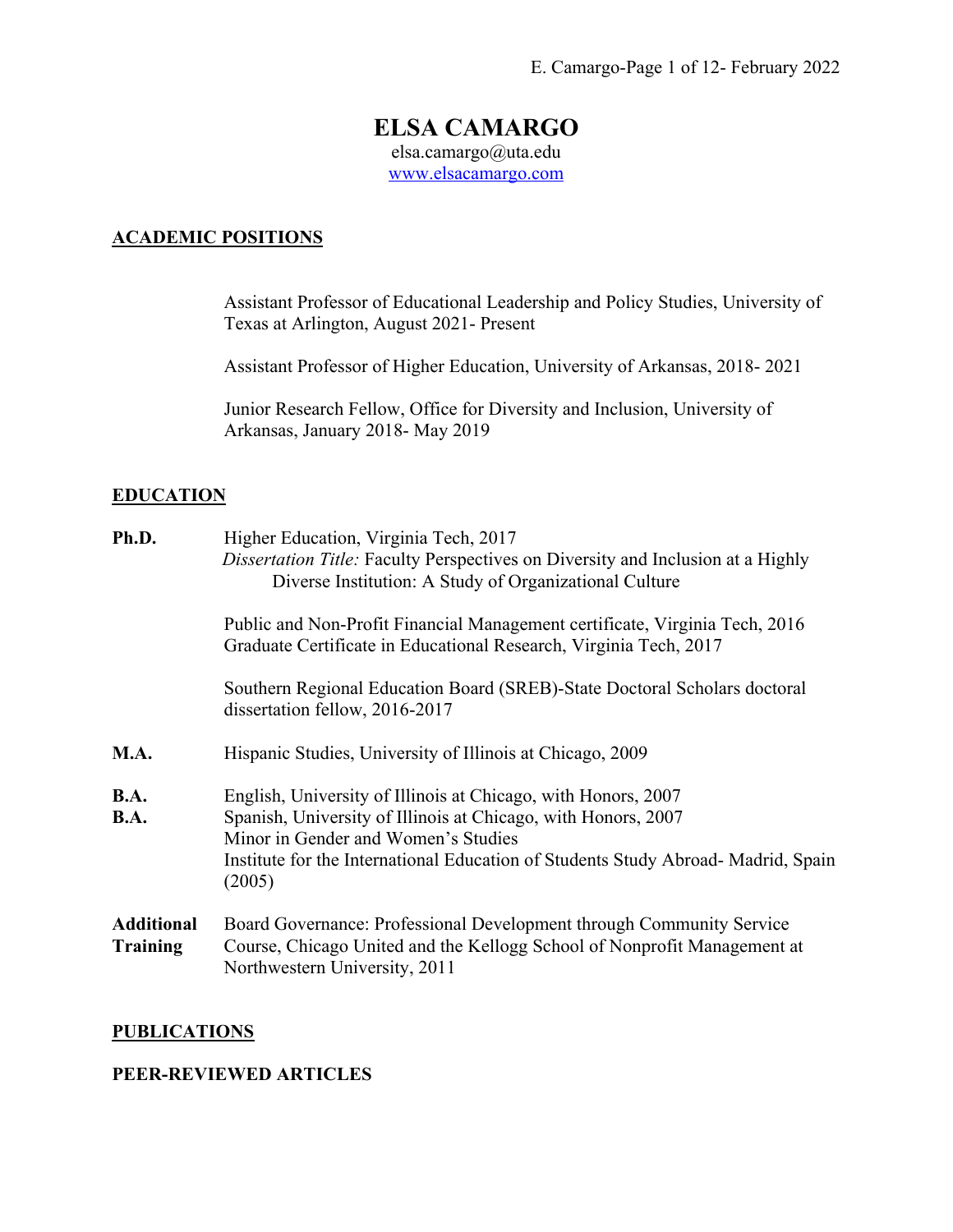- **Camargo, E.**, & Ramos, D., Bennett, C.B. (2022). Siendo Latinx en el Nuevo South: Defining identity, social justice and equity. *Innovative Higher Education.*  Advance online publication. https://doi.org/10.1007/s10755-021-09588-0
- Ramos, D., **Camargo, E.,** Bennett, C.B., & Kennedy, B. (2022). Plantando raices en el sur: First-generation Mexican-origin college students' transformational Impetus in new destination states. *Journal of Hispanic Higher Education.*Advance online publication. https://doi.org/10.1177/15381927221077384
- Ramos, D., **Camargo, E**., Bennett, C.B., & Alvarez, A. (2021). Uncovering the effects of the socio-political context of the nuevo south on Latinx college students' ethnic identification. *Journal of Diversity in Higher Education.* Advance online publication. https://doi.org/10.1037/dhe0000307
- Love, T.S., Kresier, N., **Camargo, E.**, Grubbs, M., Kin, E. J., Burge, P. L., & Culver, S.M. (2015). STEM faculty experiences with students with disabilities at a land grant institution. *Journal of Education and Training Studies, 3*(1), 27-38.
- Awando, M., Wood, A., **Camargo, E.,** & Layne, P. (2014). Advancement of mid-career faculty: Perceptions, experiences, and challenges. *Gender Transformation in the Academy, 19,* 199-220.

### **BOOK CHAPTERS**

- **Camargo, E.** (2021). Moving beyond structural diversity using institutional structures and interpersonal relationships: Shaping careers of diverse faculty. In C. Hughes (Ed.) *Implementation Strategies for Improving Diversity in Organizations*  (pp.133-166). IGI Global. https://doi.org/10.4018/978-1-7998-4745-8
- **Camargo, E**. (2021). The social media imperative: Adopting social media usage policies that support faculty career advancement. In C. Hughes (Ed.), *Handbook of Research on Attracting, Maintaining, and Balancing a Mature Workforce* (pp. 208-236). IGI- Global. https://doi.org/10.4018/978-1-7998-2277-6

#### **ACADEMIC MAGAZINE PUBLICATIONS**

**Camargo, E.**, Ramos, D., & Bennett, C.B. (2021). Ethnic identity in the Nuevo South: As demographics change, educators must act quickly to support Latinx students. *Liberal Education*, (4) 107, 28-33.

Meiksins, P., Beddoes, K., Layne, P., McCusker, M., **Camargo, E.**, & Boyd, K. (2015).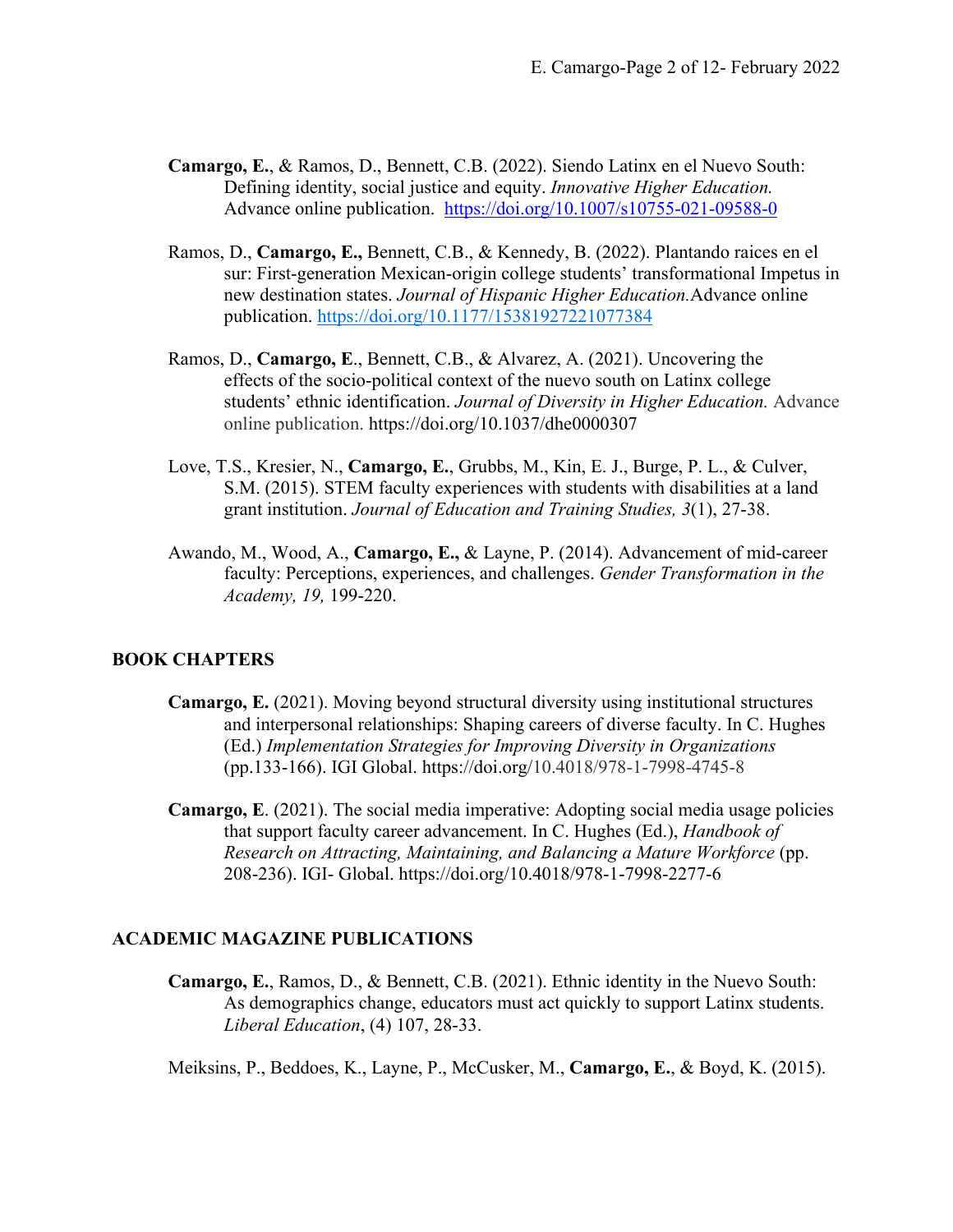Women in engineering: A review of the 2014 literature. *Magazine of the Society of Women Engineers*, *61*(2), 40-59.

- Meiksins, P., Layne, P., **Camargo, E.**, & Snead, K. (2014). Women in engineering: A review of the 2013 literature. *Magazine of the Society of Women Engineers*, 60(2), 38-56.
- Meiksins, P., Layne, P., **Camargo, E.**, & Snead, K. (2013). Women in engineering: A review of the 2012 literature. *Magazine of the Society of Women Engineers*, 59(2), 46-63.

### **PROCEEDINGS**

- Hughes, C., & **Camargo, E.** (March, 2019). *Using human resources development (HRD) communication channels, the integration of ethics and diversity, and diversity intelligence (DQ) to develop leaders.* Proceedings from the Southwest Academy of Management Annual Conference. Houston, TX.
- **Camargo, E.**, Wood, A., & Layne, P. (June, 2015). *The impact of work/life balance policies on faculty careers*. Proceedings from the Conference on American Society for Engineering Education. Seattle, WA.

#### **WHITE PAPERS**

**Camargo, E.** (2015). *The future role of faculty* [White paper]. Retrieved from Envisioning Virginia Tech Beyond Boundaries website: http://www.beyondboundaries.vt.edu/ assets/the-future-role-of-faculty.pdf

## **REFEREED JOURNAL MANUSCRIPTS UNDER REVIEW AND IN PROGRESS**

- **Camargo, E.,** Ramos, D., Bennett, C.B., & Kennedy, B. (under review). Making the Nuevo South home: Latinx college students' forms of resistance to Southern epistemology.
- **Camargo, E**. (in progress). The effects of rankings on diversity: Examining faculty perspectives on diversity at a striving institution.
- **Camargo, E.**, & Medina Vidal, X. (in progress). Confrontando la desigualdad educative en una crisis global: The role of familismo as Latinos navigate college during COVID-19.
- **Camargo, E.**, & Shelton, L.J. (in progress). Learning experiences of graduate students in higher education diversity courses.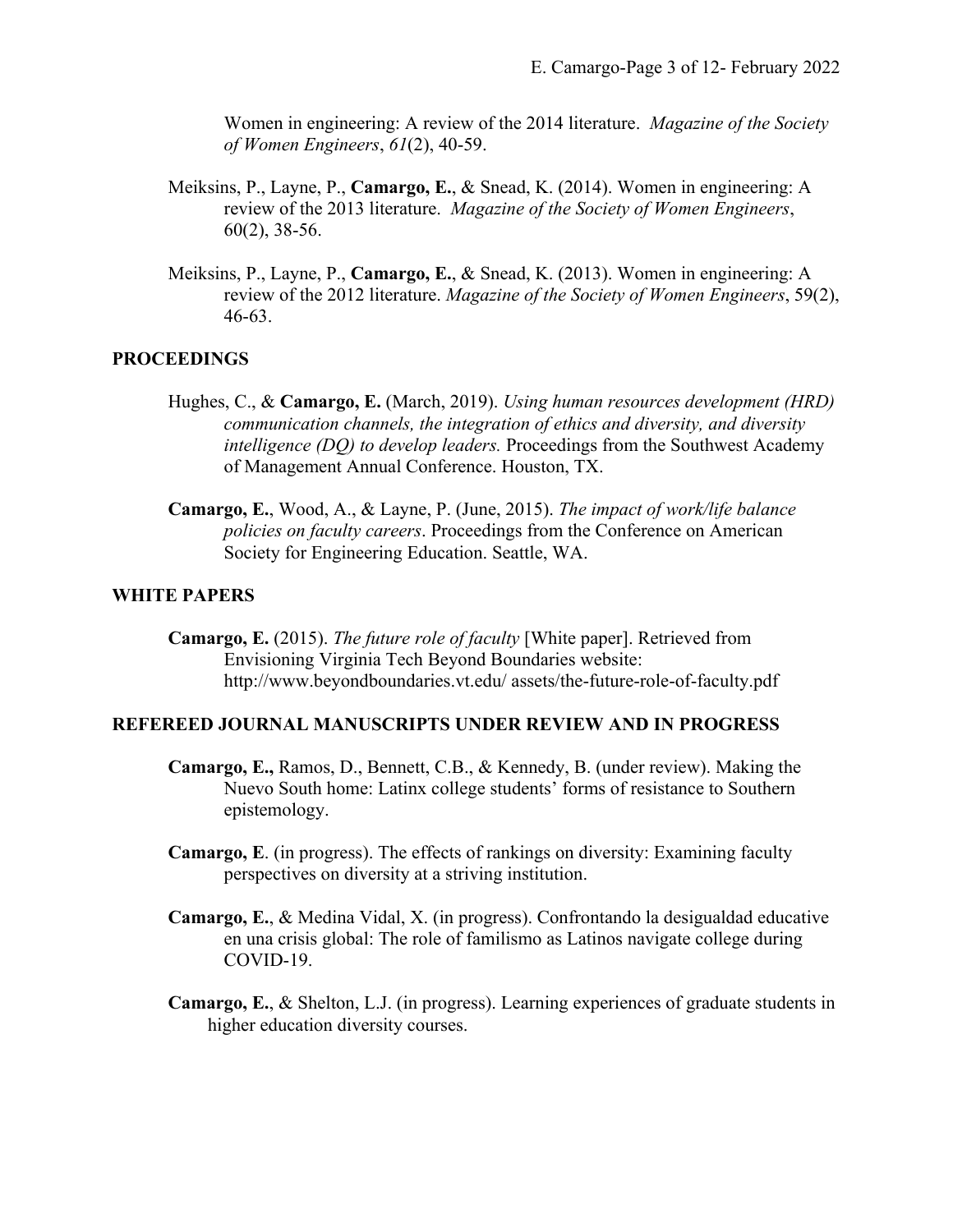- Hughes, C. & **Camargo, E.** (in progress). Strengthening leadership development strategies using human resource development (HRD) communication channels, the Integration of ethics and diversity, and diversity intelligence (DQ).
- Robbins C.K., **Camargo, E.,** Montgomery, C.L., Rideau, R. (in progress). "A western box": Students of color experiencing epistemic oppression in higher education doctoral programs.

### **CONFERENCE PRESENTATIONS**

- **Camargo, E.,** Ramos, D., Bennett, C.B., Talley, D., & Chavis, T. (*accepted*). A Nuevo South collective for love and healing: Examining multiethnic intersectionality in research. Paper presentation. 2022 American Association of Hispanics in Higher Education Annual Conference, March 2022.
- Ramos, D., **Camargo, E.,** Bennett, C.B., Talley, D., & Chavis, T. (*accepted*). Coalitions in solidarity against oppression: Linked fate and Mexican-origin college students in the Nuevo South**.** 2022 Latin American Studies Association Congress, May 2022.
- **Camargo, E.**, & Medina Vidal, X. (May 2021). Confrontando la desigualdad educative en una crisis global: The role of familismo as Latinos navigate college during COVID-19. Paper presentation. 2021 Latin American Studies Association Congress, Virtual Conference.
- **Camargo, E.,** Ramos, D., Bennett, C.B., & Kennedy, B. (March 2021). The Southern epistemology prevails in the Nuevo South: Documenting forms of resistance of Latinx communities. 2021 North Carolina Association for Research in Education Annual Conference, Virtual Conference.
- Ramos, D., **Camargo, E.,** Bennett, C.B., & Kennedy, B. (March 2021). Plantando raices en el Sur: First-generation Mexican-origin college students. Paper presentation at 2021 American Association of Hispanics in Higher Education Annual Conference, Virtual Conference.
- Robbins C.K., **Camargo, E.,** Montgomery, C.L., Rideau, R. (November 2020). "A western box": Students of color experiencing epistemic oppression in higher education doctoral programs. Paper presentation at 2020 Association for the Study of Higher Education Annual Conference, Virtual Conference.
- **Camargo, E.**, & Ramos, D., & Bennett, C.B. (May 2020). Siendo Latina/o/X en el Nuevo South: Defining identity, social justice and equity while living in a Black-White paradigm. Paper presentation at 2020 Latin American Studies Association Congress, Guadalajara, Mexico.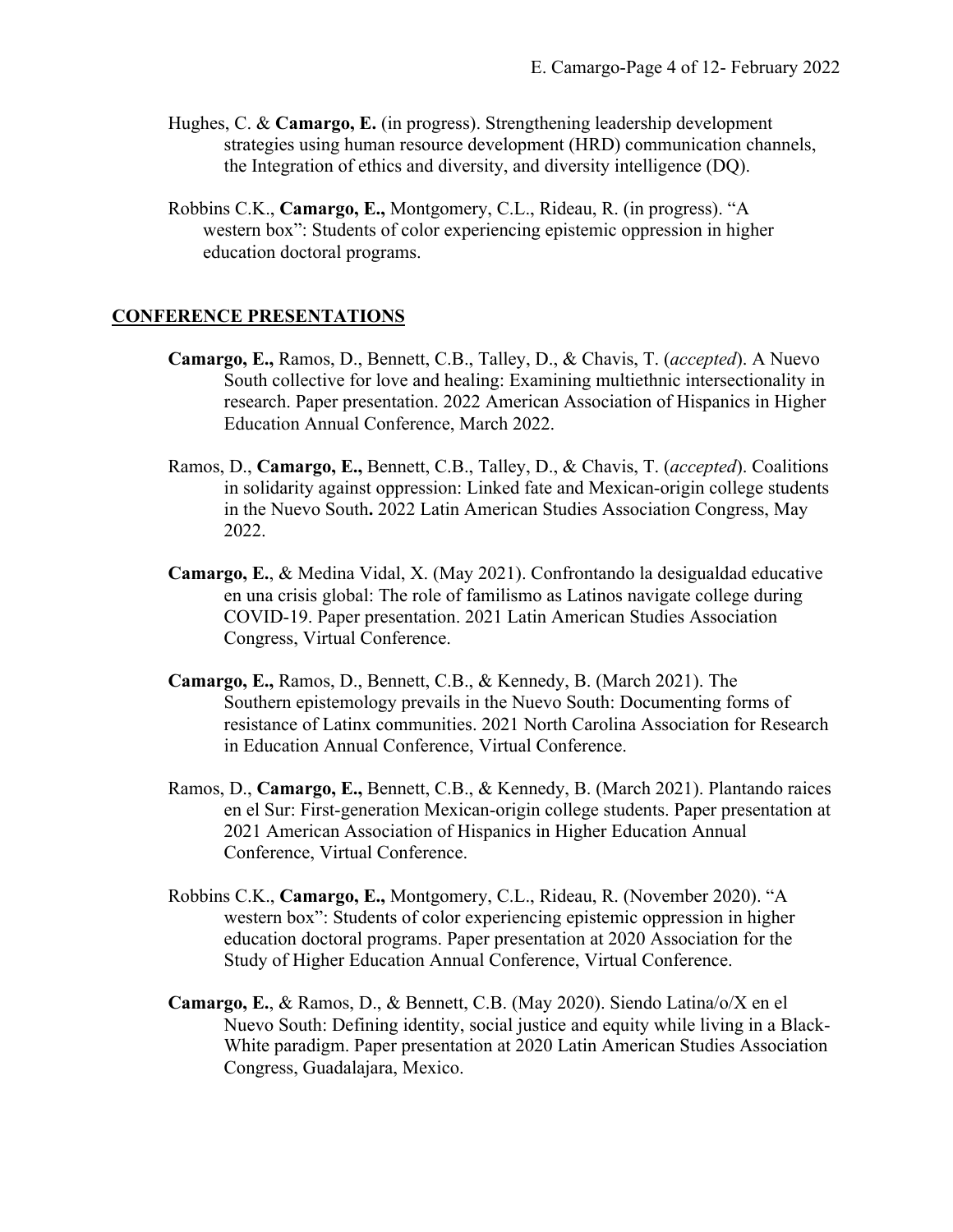- **Camargo, E.,** & Ramos, D. (November 2019). La conciencia de equidad en el Nuevo Sur: Examining the role of southern universities in preparing Latino/a/x students to engage in issues of equity. Roundtable presentation at 2019 Association for the Study of Higher Education Annual Conference, Portland, OR.
- Ramos, D., & **Camargo, E.** (November 2019). Latina/o/x en el Nuevo South: The role of higher education institutions in shaping ethnic identification of Latina/o/x students. Paper presentation at 2019 Association for the Study of Higher Education Annual Conference, Portland, OR.
- Hughes, C., & **Camargo, E**. (March 2019). Using human resource development (HRD) communication channels, the integration of ethics and diversity, and diversity intelligence (DQ) to develop leaders. Paper presentation at 2019 Southwest Academy of Management (SWAM) Annual Meeting, Houston, TX.
- Robbins, C.K., Johnson, N.J., **Camargo, E.**, Montgomery, C.L., & Rideau, R. (March 2018). The power of dissertation "me-search": Anti-deficit counter-stories from former doctoral students of color. Emerging Scholar Research Symposium at American College Personnel Association Annual Convention, Houston, TX.
- **Camargo, E.** (November 2017). We have diversity at our campus, Now what?: Examining faculty perspectives on building institutional capacity to support diversity. Paper presentation at 2017 Association for the Study of Higher Education Annual Conference, Houston, TX
- **Camargo, E.**, Wood, A., & Layne, P. (June, 2015). The impact of work/life balance policies on faculty careers. Paper presentation at 2015 American Society for Engineering Education Annual Conference and Exposition, Seattle, WA.
- Layne, P., **Camargo, E.,** & McCusker, M. (June, 2015). Virginia Tech's dual career program. Poster presentation at the National Science Advance Research on Gender in Science and Engineering (GSE) Annual Meeting, Baltimore, MD.
- **Camargo, E.**, Hughes, B., Johnson, N.J., & Yokley, D. (March, 2014). MAOP summer research internship: Program evaluation. Poster presentation at the Connections 2014 Conference, Blacksburg, VA.
- Layne, P., **Camargo, E.**, Wood, A., & Maxwell, A. (March, 2014). Work/life balance policies: not for women only. Poster presentation at the 2014 National Science Foundation ADVANCE Program Workshop, Alexandria, VA.
- Love, T., Kreiser, N., **Camargo, E.**, Grubbs, M., Kim, E.J., & Burge, P. (February, 2014). Accommodating higher Education students with disabilities: STEM faculty's experiences. Poster presentation at the annual Conference on Higher Education Pedagogy, Blacksburg, VA.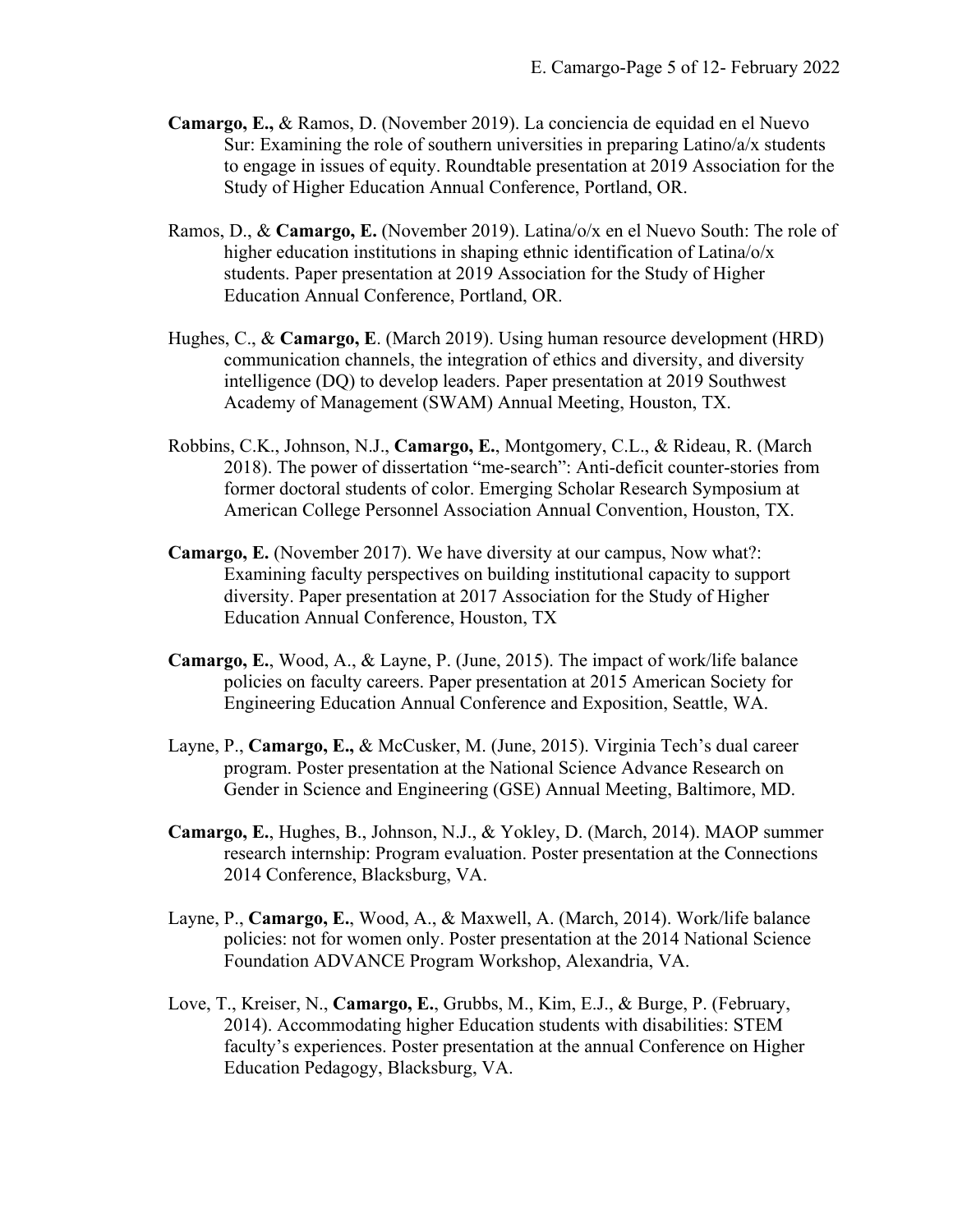- Yokley, D., **Camargo, E.**, Kutnak, M., Umbarger-Wells, S., & Robbins, C.K. (February, 2014). Negotiating social, professional, and teaching identities: Narratives of pretenure faculty. Poster presentation at the annual Conference on Higher Education Pedagogy, Blacksburg, VA.
- Robbins, C.K., **Camargo, E.**, Kutnak, M., Umbarger-Wells, S., & Yokley, D. (November, 2013). Negotiating social, professional, and teaching identities: Narratives of pre-tenure faculty. Roundtable presentation at the annual meeting of the Association for the Study of Higher Education, Saint Louis, MO.
- **Camargo, E.** (July, 2008). Lone star: Examining boarders. Paper presentation at the annual meeting of the Committee on Institutional Cooperation and Summer Research Opportunities Program Conference, East Lansing, MI.
- **Camargo, E.** (August, 2006). Mexican women and the gender effects in their higher education experiences. Paper presentation at the annual meeting of the Summer Research Opportunities Program Symposium, Chicago, IL.
- **Camargo, E.** (February, 2006). The Committee on Institutional Cooperation (CIC) institutions' outreach efforts for the social integration of Hispanic students into the college environment. Poster presentation at the annual meeting of the African American and Latino Dialogue Research Forum, Chicago, IL.
- **Camargo, E.** (August, 2005). The Committee on Institutional Cooperation (CIC) institutions' outreach efforts for the social integration of Hispanic students into the college environment. Poster presentation at the annual meeting of Minorities Summer Research Opportunities Program Symposium, Minneapolis, MN.

### **INVITED PRESENTATIONS**

Confrontando la desigualdad educative en una crisis global: The role of familismo and Latinos navigate college amid COVID-19, Center for Mexican American Studies at the University of Texas at Arlington research colloquium, November 2021

Serving Latinx Students Across Modalities, University of Texas at Arlington, Office of the Provost and Vice President of Academic Affairs, July 2021

Panelist, Student Debt & Faculty Diversity, Southern Regional Education Board (SREB), May, 2021

Panelist, College Trends, 25<sup>th</sup> Anniversary Cristero Chat Series, Cristo Rey Jesuit High School, May 2021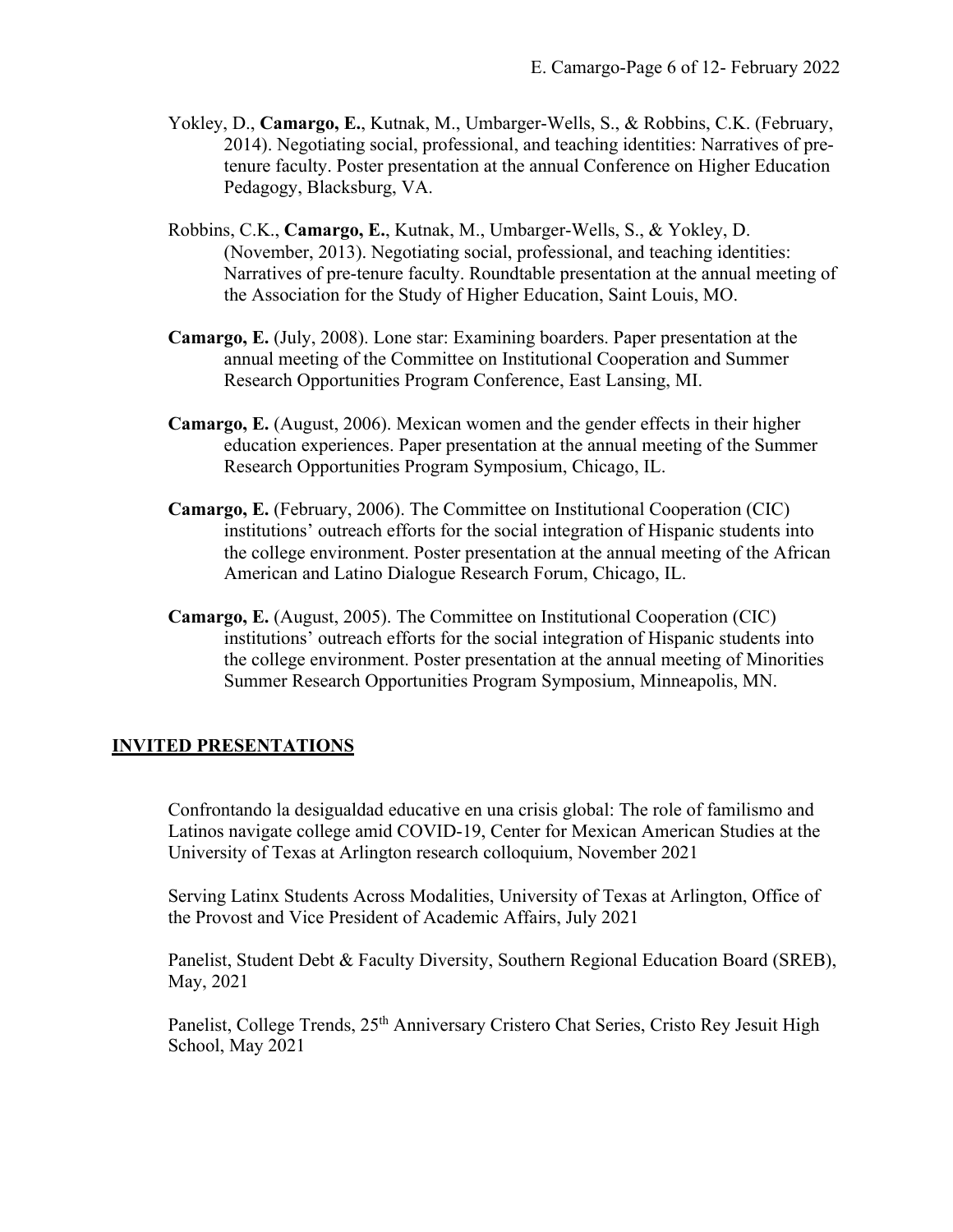Panelist, Research Methodologies and Faculty Careers. Professional Doctoral Seminar. Department of Teacher Education & Higher Education, University of North Carolina at Greensboro, October 2020

Foro de Educación Migrante México- Estados Unidos (Forum on Migrants Education between Mexico and the United States) Secretaría de Relaciones Exteriores México (Mexico's Secretary of Foreign Affairs), Mexico City, Mexico, October 2019

Keynote Speaker, Cristo Rey Network: Summit on College Success, Princeton University, June 2017

## **COURSES TAUGHT**

### **University of Texas at Arlington, Educational Leadership and Policy Studies**

EDAD 5356: Foundations Higher Education Administration, Fall 2021

EDAD 5351: Higher Education Administration and Student Affairs, Spring 2022

### **University of Arkansas, Higher Education**

HIED 5083: History and Philosophy of Higher Education, Spring 2018, Spring 2019, Fall 2019, Spring 2020

> • Have taught the course in the version for master's students and the hybrid (online and in-person) for students in doctoral cohort

HIED 5003: Overview of Higher Education, Fall 2018, Fall 2019, Fall 2020

HIED 5063: Diversity in Higher Education, Spring 2019, Spring 2020

### **University of Arkansas, Community College Leadership M.Ed. Program (online)**

CCLE 5053: Diversity and Inclusion in Community Colleges (online course), Fall 2020

### **INVITED LECTURES**

*University of Arkansas* ESRM6533: Qualitative Research, Spring 2020

PLSC2003: American National Government. American Higher Education and the Stratification of Institutions, Fall 2018

*Virginia Tech*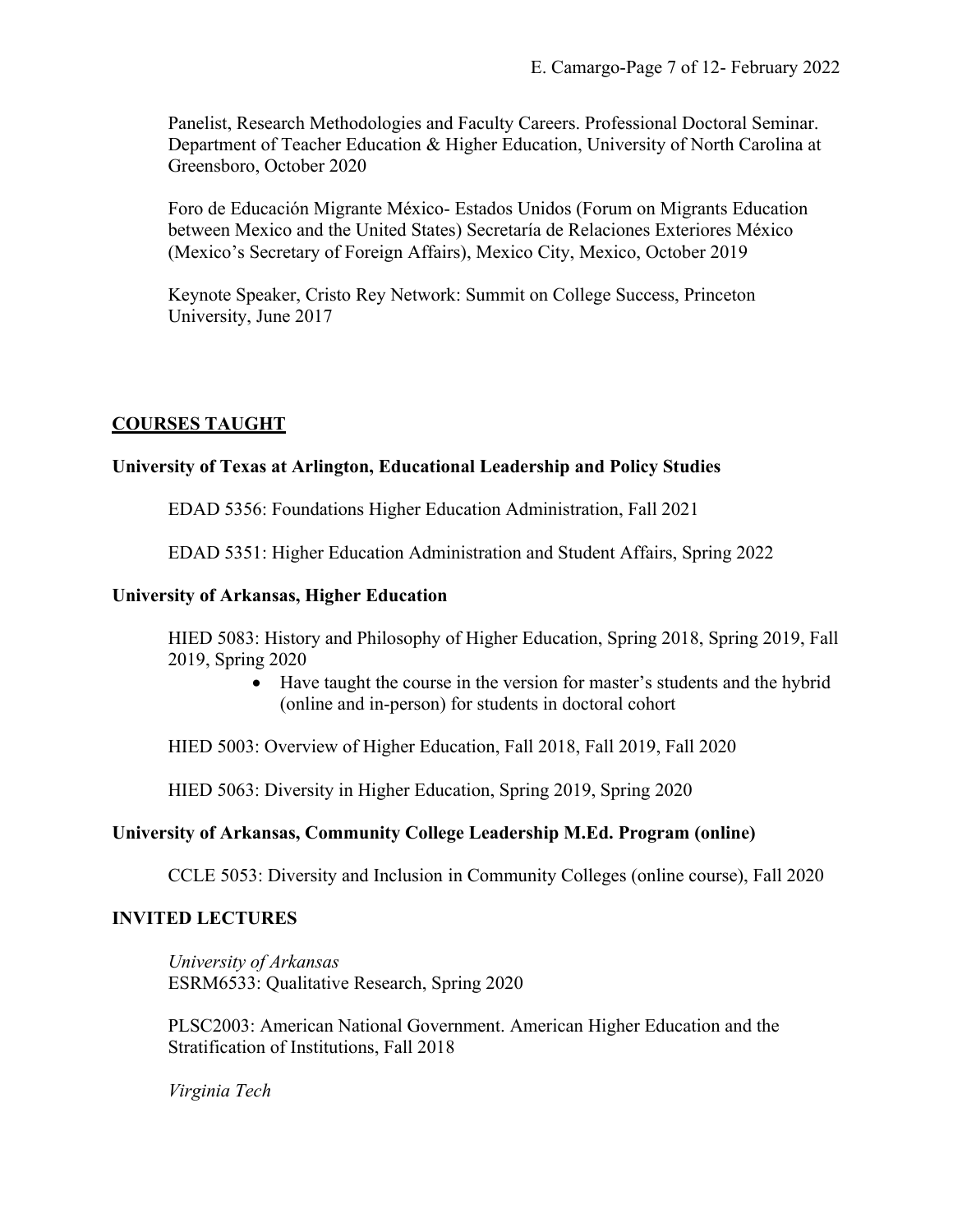PSVP2984: Community, Social Movements, and Intercultural Coalitions. The Chicano Movement's Contributions to Higher Education, Spring 2016

## **GRANTS**

Lookism in the Chinese Nursing Industry

Principal Investigator: Yuanlu Niu, Co-Investigators: **Elsa Camargo**, Kaitlin M. Gallagher

- College of Education and Health Professions Dean's Internal Research Fund, University of Arkansas.
- Amount Requested: \$10,000. (Unfunded)

A Comprehensive Program to Simulate STEM Training and Careers for Underrepresented Communities in Rural Arkansas (Submitted on July 11, 2019). Principal Investigator: Tameka Bailey, Michael Daugherty, Douglas Rhoads, Marcia Shobe, and Yvette Murphy-Erby, Co-Investigators: **Elsa Camargo**

- Funding source: National Institutes of Health
- Amount requested: \$1,314,875 (Unfunded)

A Comprehensive Program to Simulate STEM Training and Careers for Underrepresented Communities in Rural Arkansas (Submitted on July 10, 2018). Principal Investigator: Tameka Jennings, Co-Investigators: **Elsa Camargo**, Michael Daugherty, Yvette Murphy-Erby, Douglas Rhoads, and Marcia Shobe

- Funding source: National Institutes of Health
- Amount requested: \$1,210,416 (Unfunded)

Fund for Racial Justice and Equity from the Lumina Foundation (submitted on Feb 26, 2018). Principal Investigator: Marcia Shobe, Co-Investigator: **Elsa Camargo**

- Funding source: Lumina Foundation
- Amount Requested: \$90,909 (Unfunded)

# **AWARDS, PRIZES, AND RECOGNITIONS**

- Diversity MBA, Top 100 Under 50 Emerging Leader Award, September 2019
- Selected Participant, Consortium on Race, Gender and Ethnicity- Intersectional Qualitative Research Methods Institute, University of Maryland, June 2019
- Selected Participant, Council for the Advancement of Higher Education Programs (CAHEP) Early Career Workshop at Association for the Study of Higher Education, 2019
- Selected Participant, Mentor-Protégé Program, Association for the Study of Higher Education-Council on Ethnic Participation Preconference, 2018
- Selected Participant, Democratizing Knowledge Summer Institute at Rutgers University-Newark, 2017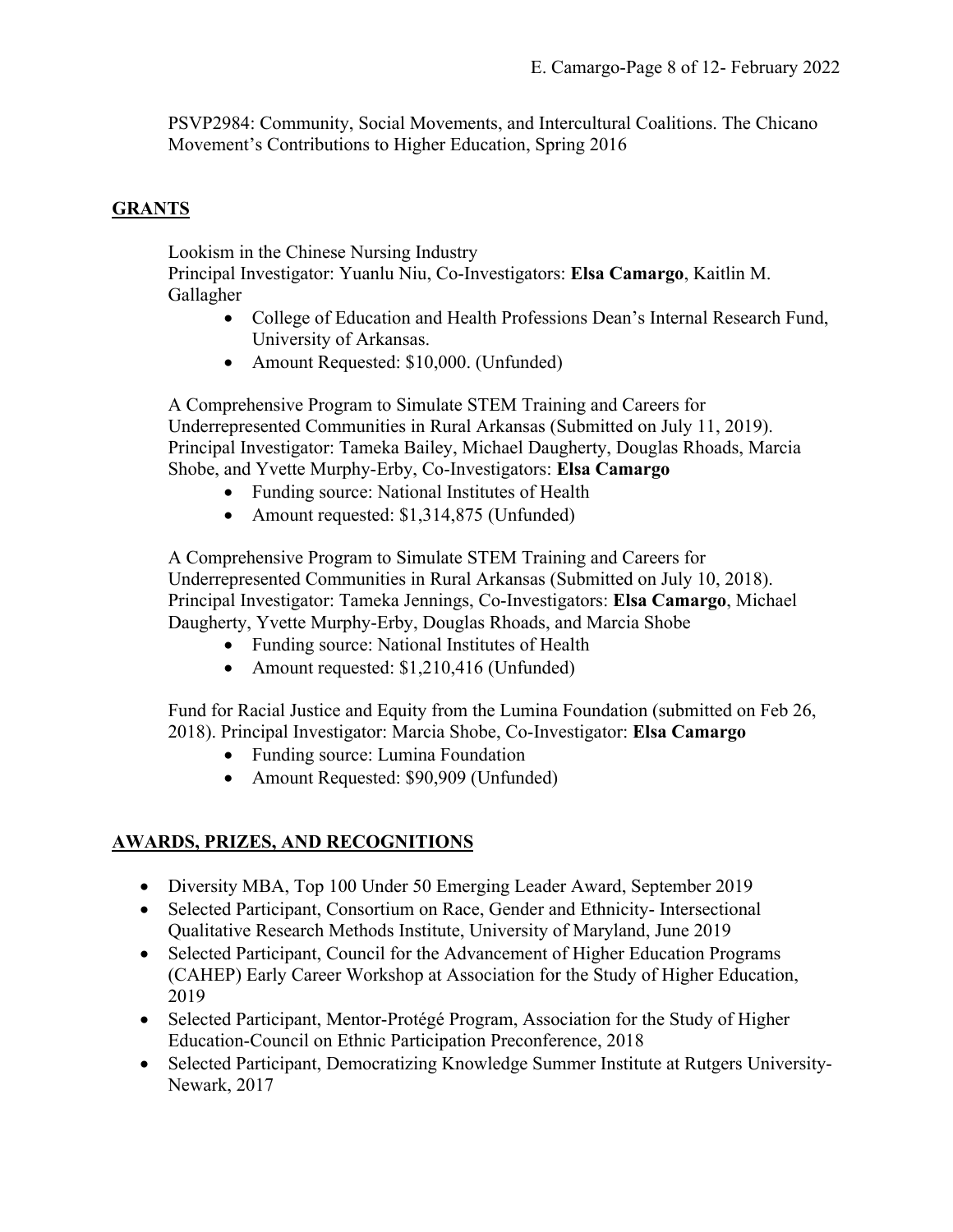- Selected Participant, American Educational Research Association Emerging Scholars Workshop, 2014
- Virginia Tech School of Education- College of Liberal Arts and Human Sciences Outstanding Student of Higher Education, 2017
- Southern Regional Education Board-State Doctoral Scholars Doctoral Dissertation Fellow, 2016-2017
- Don G. Creamer Research Award at Virginia Tech, 2015
- Virginia Tech Graduate Student Assembly Travel Fund Award, 2014
- Virginia Tech Diversity Scholar, 2012
- Selected Participant, Association for the Study of Higher Education Graduate Student Policy Seminar, 2014
- Selected Participant, Summer Research Opportunities Program (SROP), University of Illinois at Chicago, 2007
- Selected Participant, Multicultural Summer Research Opportunities Program (MSROP), University of Minnesota, 2006
- Ronald McDonald House Charities RHMC/HACER Scholarship, 2002 (\$1,000)
- Hispanic Heritage Youth Award Chicago Regional winner for the Leadership and Community Service, 2002 (\$2,000)

# **SERVICE**

# **SERVICE TO THE DISCIPLINE**

- Mentor, Council on Ethnic Participation Mentor and Protégé Program, Association for the Study of Higher Education, November 2021
- Member of Conference Planning Committee, American Association of Hispanics in Higher Education (AAHHE), 2020-2021, 2021-2022
- Session Chair, Association for the Study of Higher Education Annual Meeting, 2021
- Conference Proposal Reviewer, American Association of Hispanics in Higher Education, 2020, 2021
- Conference Proposal Reviewer, Association for the Study of Higher Education Annual Meeting, 2015, 2016, 2017, 2018, 2020, 2021
- Journal Reviewer, *International Journal of STEM Education*, Fall 2020
- Member of Social Media Group, 2020 ASHE Council on Ethic Participation Pre-Conference Planning Committee, 2020
- Paper Session Chair, Latin American Studies Association Congress, 2020
- Reviewer, book chapter proposals, C. Hughes (Ed.) *Implementation Strategies for Improving Diversity in Organizations, 2020*
- Journal Reviewer, Online Journal for Workforce Education and Development, Fall 2019,
- Reviewer, book chapter proposals, In C. Hughes (Ed.), *Handbook of Research on Attracting, Maintaining, and Balancing a Mature Workforce, 2019*
- Paper Session Discussant, Association for the Study of Higher Education Annual Meeting, 2019
- Member of Planning Committee, 2019 ASHE Council for Ethnic Participation (CEP) Mentor/Protégé Program (MPP), 2019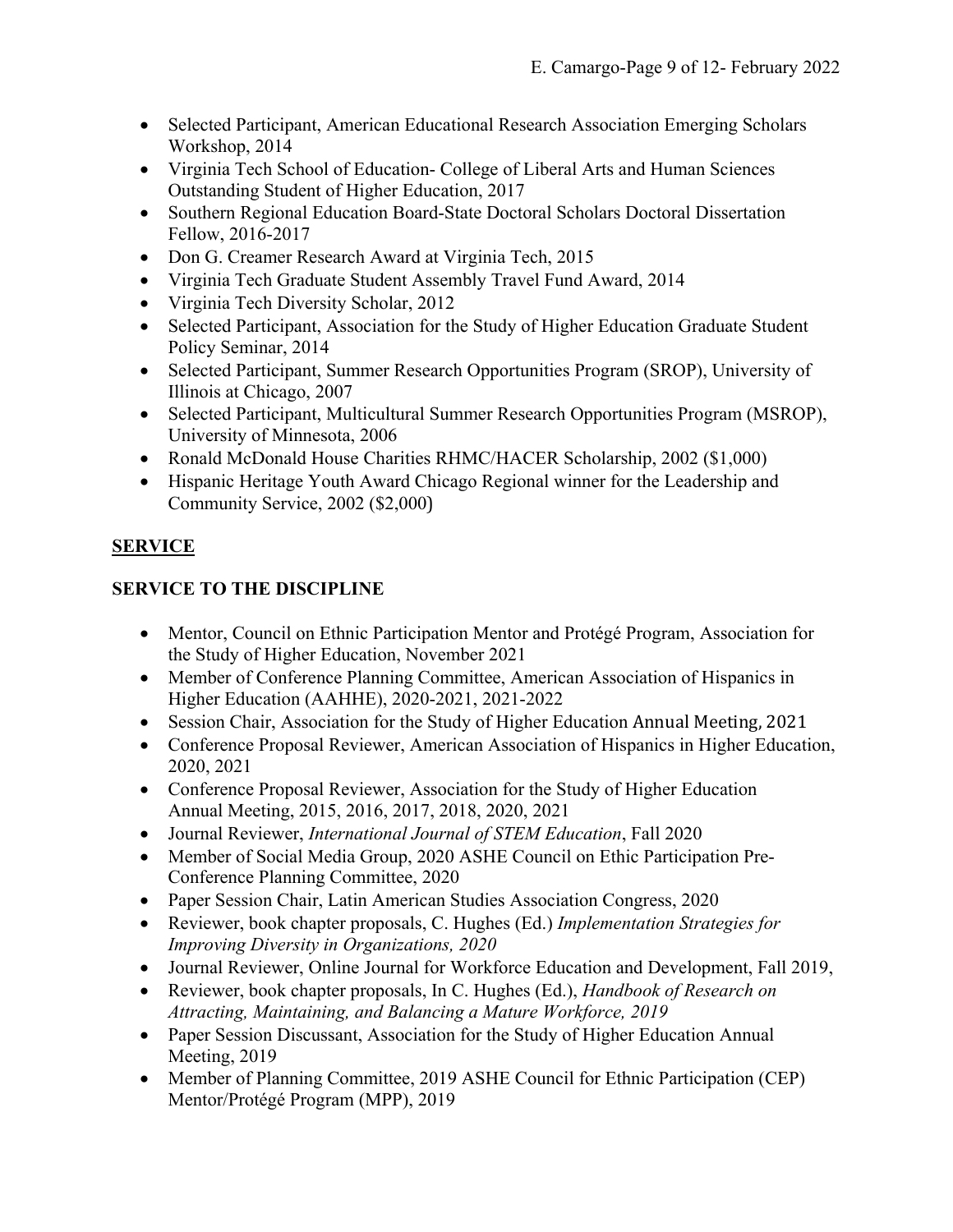- Roundtable Chair, 2014 American Educational Research Association Annual Meeting
- Associate Articles Editor, *Public Knowledge Journal*, 2013
- Ph.D. Liaison, Virginia Tech Higher Education Association, 2012-2013

## **UNIVERSITY SERVICE**

- Certificate Developer, Hispanic Serving Leadership Preparation Post-Bac Certificate, University of Texas at Arlington, Fall 2021
- Research Associate, Center for Mexican American Studies, University of Texas at Arlington, 2021-2022
- Member, Higher Education Program- Ph.D. Committee, University of Arkansas, Fall 2020.
- Mentor, Honors College First-Generation Mentoring program, University of Arkansas, 2019-2020
- Member, Search Committee for Assistant Professor of Educational Statistics and Research Methods position, Rehabilitation, Human Resources, and Communication Disorders Scholarship Review Committee, University of Arkansas, Fall 2019-Spring 2020
- Faculty Peer Reviewer, Rehabilitation, Human Resources, and Communication Disorders Faculty Annual Review, University of Arkansas, 2019, 2020, 2021.
- Higher Education Program- M.Ed. program revisions subcommittee, University of Arkansas, November 2019 – December 2020
- Rehabilitation, Human Resources, and Communication Disorders Scholarship Review Committee, University of Arkansas, 2018 and 2019
- M.Ed. Comprehensive Exam Grading Committee, Higher Education, University of Arkansas, Spring 2018, Fall 2018, Spring 2019, and Fall 2019, Spring 2020
- Member, Search Committee for Upward Bound Counselor, Virginia Tech, 2016
- Member, Search Committee for Assistant Director, Fraternity and Sorority Life, Virginia Tech, 2013
- Member, Search Committee for Hispanic/Latino Initiatives Coordinator, Multicultural Programs & Services, Virginia Tech, 2013
- Panelist, Graduate College Informational Panel, University of Illinois at Chicago, 2007- 2009
- Member, Planning Committee Urban Health Program Annual Conference, University of Illinois at Chicago, 2008

# **PUBLIC SERVICE**

- Fellowship Reviewer, Southern Regional Education Board Doctoral Scholars Program, May 2020
- Panel Moderator, Hispanic Women's Organization of Arkansas Annual Conference, Fall 2020
- Mentor- Latinx on the Rise Mentoring Program, NWA Hispanic Leadership Council, Fall 2019-Spring 2020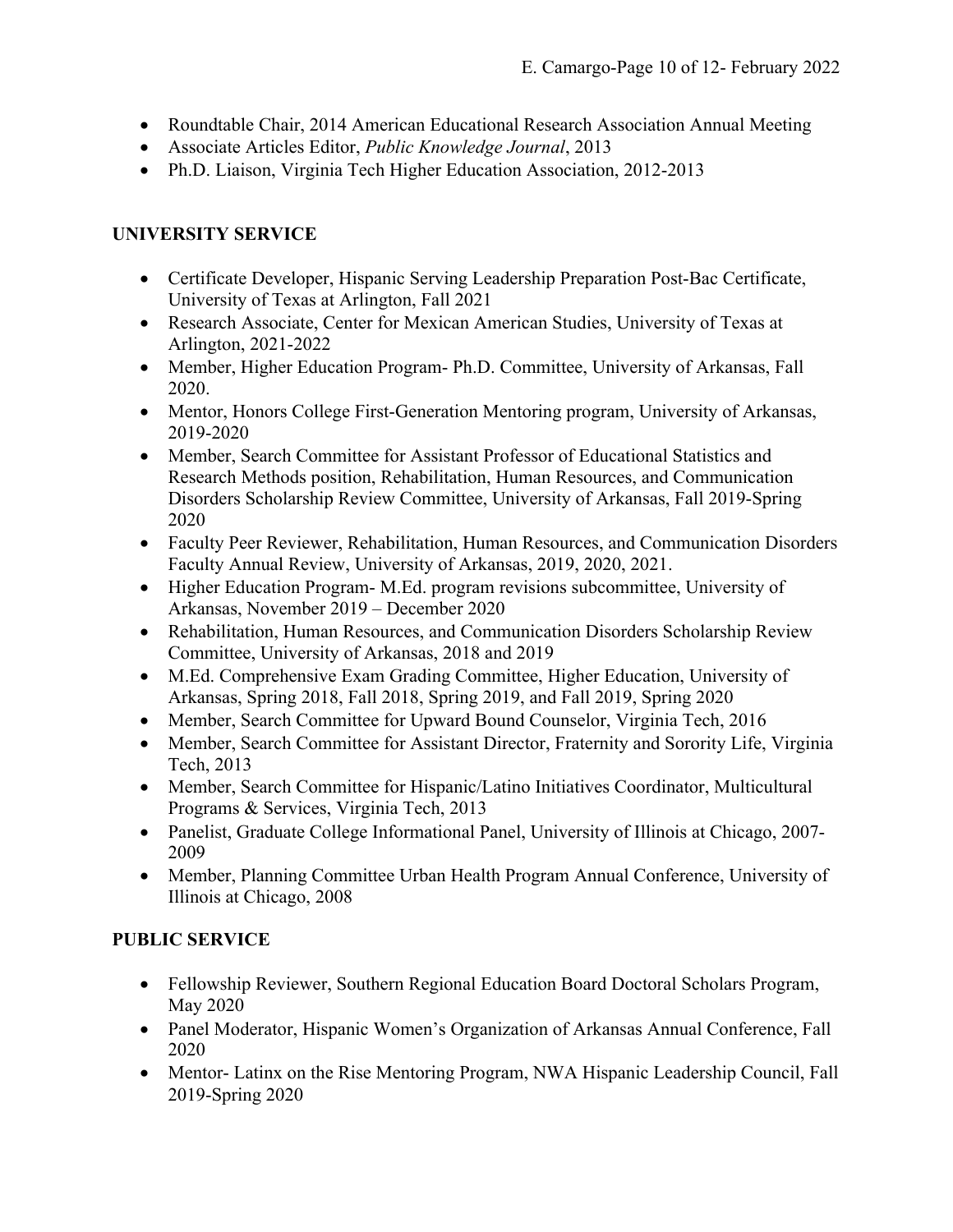- Guest Speaker, Lemke Journalism Project, School of Journalism and Strategic Media, University of Arkansas, Spring 2020
- Education Subcommittee Member, EngageNWA (Engage Northwest Arkansas), September 2018- May 2021
- Reviewer, Hispanic Women's Organization of Arkansas Scholarship Program, 2017, 2019
- Reviewer, Congressional Hispanic Caucus Institute Scholarship Program, 2010-2014
- Reviewer, Virginia Latino Higher Education Network Scholarship Program, 2013
- Reviewer, Fiesta del Sol Scholarship Guadalupe A. Reyes Scholarship Program, 2012
- Co-Chair, Instituto del Progreso Latino Auxiliary Board, Chicago, IL, 2010-2012
- Outreach Representative, Teachers for Social Justice, Chicago, IL, 2010-2012

## **PROFESSIONAL MEMBERSHIPS**

Association for the Study of Higher Education (ASHE) American Association of Hispanics in Higher Education (AAHHE) Latin American Studies Association (LASA), 2018- Present Southwestern Social Science Association (SSA) 2017-2018 Virginia Tech Higher Education Association (HEA), 2012-2014

# **PROFESSIONAL EXPERIENCE**

## **VIRGINIA TECH, Blacksburg, VA**

## - **Graduate Assistant, Office of the Senior Fellow for Resource Development** *2015-2016*

Conducted research and analyzed data for Beyond Boundaries, a university-wide envisioning initiative that helped position the institution for 2047. Additional tasks included writing university reports and white papers on topics related to higher education and the initiative.

### - **Graduate Assistant, Office of the Senior Vice President and Provost** *2012-2015*

Responsibilities included organizing: seminars to prepare PhD students for faculty careers, the national future faculty program to increase faculty diversity at Virginia Tech, and an annual diversity conference. Also, conducted research on the effectiveness of work-life policies and the career advancement of mid-career faculty.

# **UNIVERSITY OF ILLINOIS, Chicago, IL**

## - **Assistant to the Executive Director**, **Council on Teacher Education** *2009-2012*

Responsibilities included: serving as a representative of the university in state, regional, and local meetings, and advising teacher candidates, university faculty, and staff about Illinois State Board of Education (ISBE) requirements for teacher certification. Additional tasks included developing partnerships with community organizations that